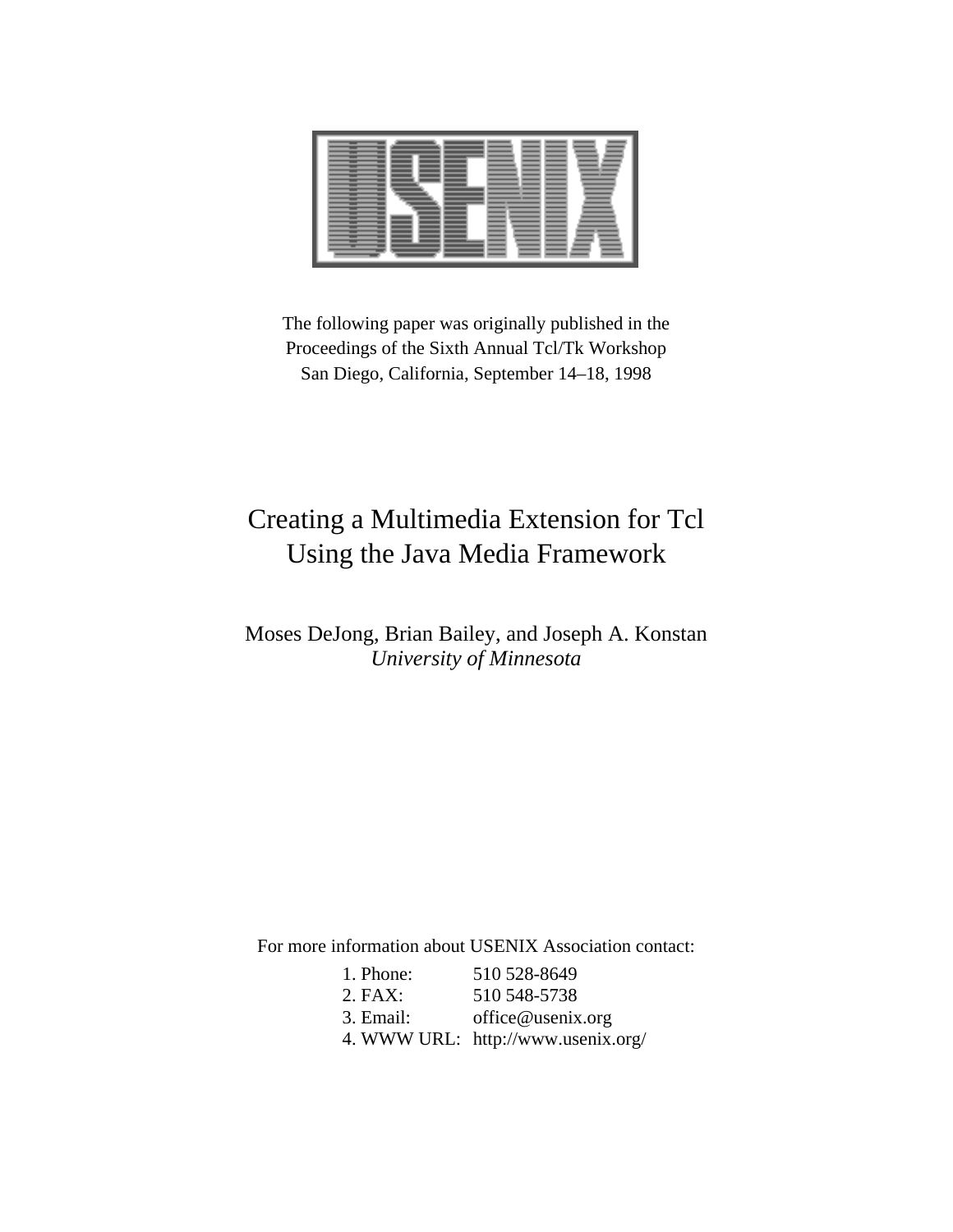## **Creating A Multimedia Extension for Tcl Using the Java Media Framework**

Moses DeJong, Brian Bailey, and Joseph A. Konstan *University of Minnesota Computer Science and Engineering Department {dejong, bailey, konstan}@cs.umn.edu*

## **Abstract**

As multimedia capable computers become cheaper and more pervasive in the consumer and corporate markets, and as the availability of digital information increases, the need for low-cost, cross-platform multimedia applications will steadily rise. However, because Tcl lacks native support for continuous media streams, such as audio, video, and animation, it is not well suited for this emerging application domain. At the same time, Java now provides a set of class libraries, called the Java Media Framework (JMF), which provides the multimedia support that Tcl lacks. With the recently introduced integration of Tcl and Java, Java can now be used to provide the cross-platform multimedia support required by Tcl; whereas Tcl can be used to provide the easy-to-use programming environment required for building multimedia applications. In this paper, we introduce a Tcl extension that provides a high-level scripting interface to the Java Media Framework. In addition, we will highlight some interesting problems in the current Tcl/Java package as well as suggest some potential solutions. This paper will benefit Tcl programmers who would like to learn more about using Tcl to build multimedia applications, integrating Tcl and Java, or the multimedia support provided by the JMF.

## **Keywords**

Multimedia, Tcl extension, Synchronization, Jacl, TclBlend, Java, Java Media Framework

## **1 Introduction**

Tcl [9] has never directly supported continuous media streams, such as audio, video, or animations. Tcl programmers wanting to include these types of media objects in order to create desktop conferencing applications, electronic manuals, voice activated interfaces, or even simple multimedia presentations, have had to rely on fellow Tcl developers to build, distribute, and support multimedia extensions. Due to the huge variety of media formats, transport protocols, playout devices, and synchronization

models in use today, it is no wonder the core Tcl group has shied away from attempting to directly provide multimedia support. One of the more popular multimedia extensions for Tcl is the Continuous Media Toolkit (CMT) [10] developed at California-Berkeley by the Plateau project group. CMT is a flexible, low-level multimedia toolkit supporting a variety of media formats, transport protocols, and playout devices. Although CMT has proven to be very useful in our research, it suffers from the same problems as other Tcl extensions:

- *Portability*. Designing extensions that are portable across multiple flavors of Unix, Windows, and the Macintosh is a non-trivial task. In fact, most extensions available today, including CMT, do not provide this level of cross-platform portability.
- *Compatibility*. With each new release of the Tcl/Tk core, an extension developer must update and test their extension to ensure that it still functions properly. Unfortunately, this has not been easy as Tcl/Tk has changed substantially in at least the following core areas; file I/O, image support, sockets, event handling, and object APIs, to name just a few. For some extensions, such as CMT, this has caused a lag of at least 6 months behind new releases of Tcl/Tk.
- *Configurability*. Extensions cannot easily access the configuration information Tcl uses for its own compilation. Extension writers must effectively recreate this same information, which is why almost every Tcl extension comes with its own set of configuration scripts.
- *Dependencies*. Many Tcl extensions are not standalone; i.e., they require other extensions in order to function properly. For example, CMT requires the Tcl-Dp [12] extension in order to leverage distributed services. As the number of extension dependencies increases, so does the difficulty of upgrading an extension to support the latest release of Tcl/Tk.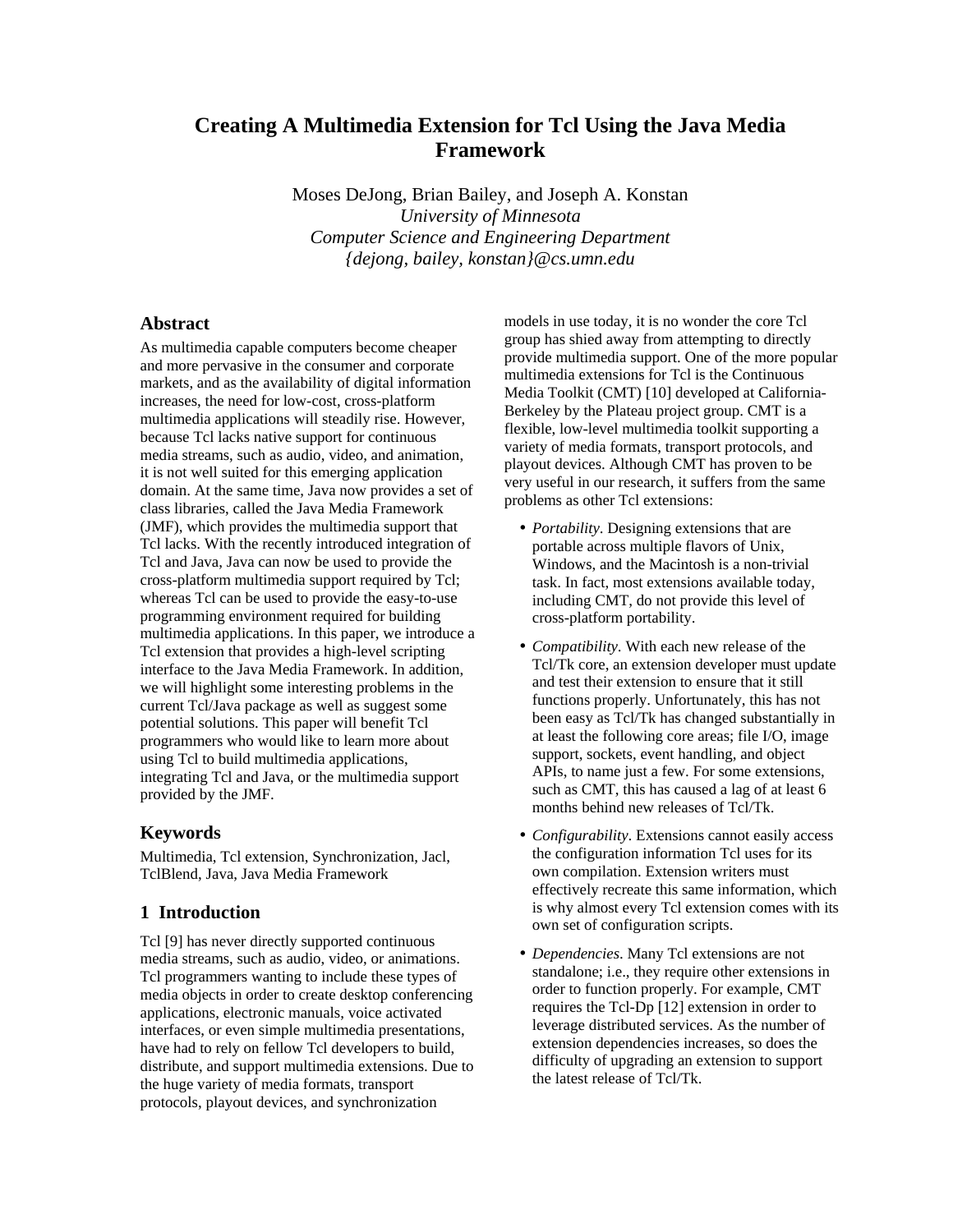Within the last year, JavaSoft has introduced the Java Media Framework (JMF) [4]. The JMF is a Java [1] package that provides support for the local playback of a wide variety of audio (AIFF, AU, DVI, MIDI, and MPEG-1), video (H.261, H.263, MJPEG, MPEG-1, AVI, QuickTime), and animation formats (Apple Animation). As the JMF evolves, it promises to also support audio recording, audio mixing, video capture, streamed playback, and emerging multimedia standards such as MPEG-4. The JMF already provides roughly the same functionality offered by CMT, but without many of the problems inherent in Tcl extensions as described above. Thus, the JMF deserves serious consideration as the underlying toolkit used in commercial multimedia applications or even research projects. However, building multimedia applications in pure Java code using the JMF has several drawbacks:

- *Complexity*. The JMF currently supports only primitive media events such as notification of a playback rate change. Exactly how these events affect the rest of the application must be defined by the developer in low level Java code.
- *Lack of higher-level synchronization models*. Without higher-level synchronization support, building complex multimedia applications becomes difficult. This is roughly equivalent to building user interfaces by invoking low level X routines instead of using a higher-level toolkit like Tk.
- *Edit/Compile/Debug cycle*. Strongly typed, compiled languages like Java are great for developing low level systems, but they make poor tools for rapid prototyping and development of high-level multimedia applications.

Because of these drawbacks, we argue that the JMF would benefit from a scripting interface that would increase the usability and decrease the development effort required to build complex multimedia applications. Thus, the goal of this project was to use the Tcl/Java package [5, 6, 13] to provide a scripting interface to the JMF called **TJMF** (**T**cl/**J**ava **M**edia **F**ramework). This paper describes our experiences and lessons learned from building this Tcl interface to the JMF. In section 2, a general overview of the features already provided by the Tcl/Java package is presented. Section 3 outlines the utility packages that provide the foundation for the TJMF extension. In Section 4, an example of using the TJMF extension to playback a MPEG movie as well as a detailed discussion of the extension is provided. In Section 5, we reflect on our experiences and lessons learned from using the Tcl/Java package. In the remaining

sections of the paper, we present our conclusions and the results of recent work to improve the Tcl/Java package.

## **2 The Tcl/Java Package**

To better integrate Tcl and Java, several key technologies have been developed. Jacl [6] is an implementation of a Tcl interpreter written entirely in the Java language. Jacl currently provides most of the functionality of the Tcl 8.0 interpreter. TclBlend [5] provides a native code library that accesses the Java Virtual Machine (JVM) using the Java Native Interface (JNI). The Java Package [5] is a set of Tcl commands providing access to the Java Reflection system. The Java Package provides commands that allow a Tcl interpreter to both allocate and invoke methods on Java objects. Tcl code using these commands will run seamlessly in either the TclBlend or Jacl implementations. In addition, extensions written in Java using the Java Package can be accessed in either Jacl or TclBlend, and are instantly portable to a wide variety of systems without configuration or recompilation. For the purposes of this paper, we use the term Tcl/Java package to collectively refer to Jacl, TclBlend, and the Java Package.

## **3 Integration Utilities**

Before describing our multimedia extension for the Java Media Framework in detail, several supplemental packages need to be introduced. These utility packages provide the underlying support required by our multimedia extension and consist of the following:

- *Object-oriented support*. The lack of objectoriented support in Tcl makes modular development difficult. For several reasons that will be explained shortly, none of the current object-oriented extensions were usable in this project, and thus a Tcl-only object-oriented package was created.
- *Event mapping system*. A package to map Java events to Tcl callbacks was created so that events from the JMF components could be managed in user-defined Tcl code.
- *Pack geometry manager for the Java AWT*. The existing Java layout managers are inflexible and difficult to use. In response, a new layout manager, based upon the pack geometry manager of Tk, was created for Java AWT components.
- *Package command for Jacl*. Initial versions of Jacl did not provide an implementation of the Tcl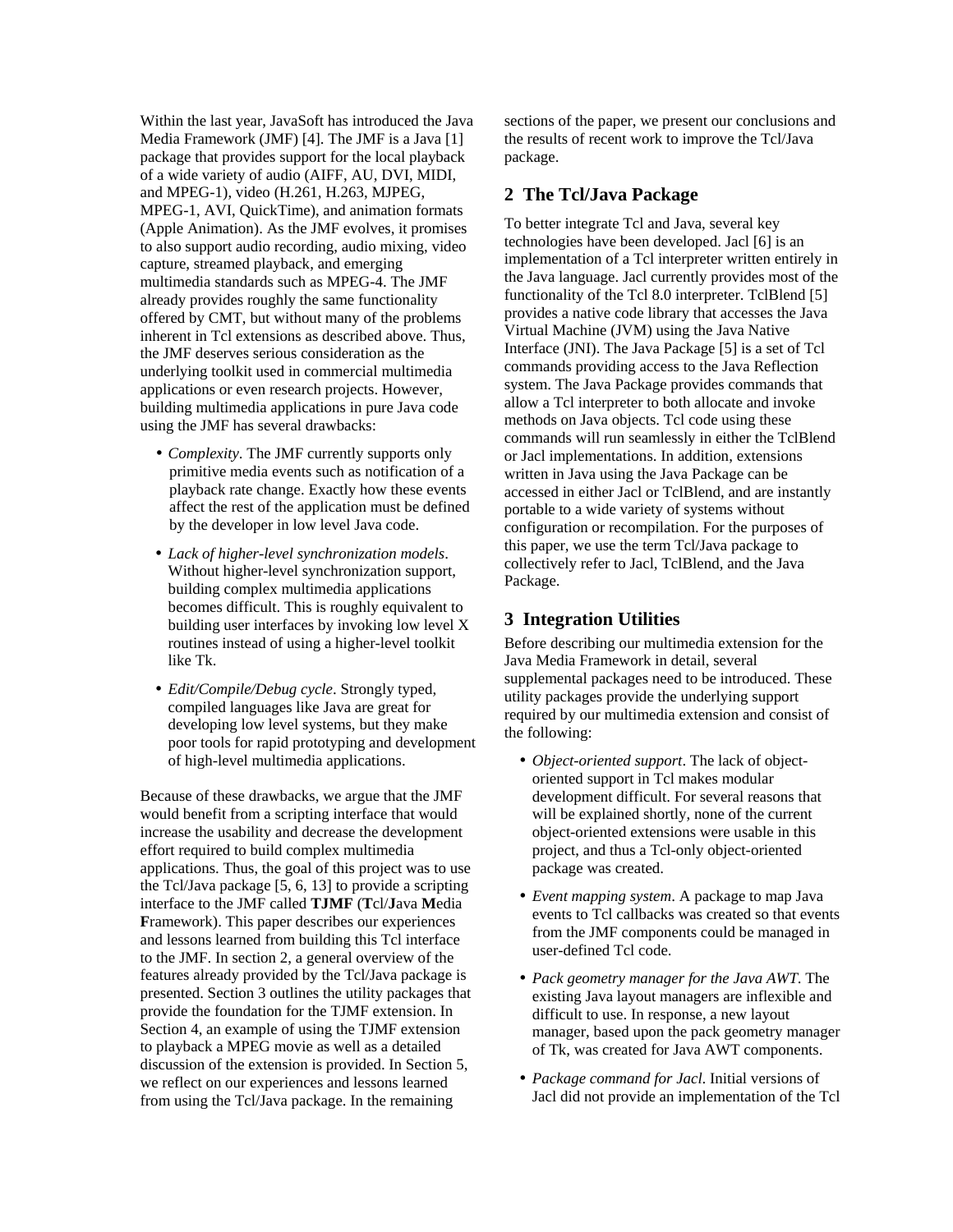package command, but since our project required this functionality, the Jacl interpreter was extended with an equivalent Java implementation.

#### **3.1 Object-Oriented Support**

From our experience, the most severe impediment to modular development in Tcl is the lack of objectoriented support. Tcl has no built-in support for aggregate data types, other than lists and arrays, and also lacks support for encapsulation of data. [incr Tcl][8], an extension that provides object-oriented support, could not be used in this project for two reasons. First, [incr Tcl] requires patches to the Tcl core and its own C level libraries, and thus cannot be run in Jacl. Second, TclBlend requires the use of Tcl8.0 which is not yet supported by [incr Tcl]. Although several Tcl-only object-oriented packages exist within the Tcl community, we could find none that would seamlessly work with both Tcl8.0 and Jacl. In one case, the use of "::" within global procedure names conflicted with the new namespace feature of Tcl8.0. Because of these problems, we designed a simple, Tcl-only, object-oriented package that is compatible with all current Tcl releases, including Jacl. The package provides basic support for classes, encapsulation, and composition.

## **3.2 Event Mapping System**

In order to script JMF components using Tcl, Java events need to be mapped to Tcl callback procedures. This type of mapping is similar to the way  $X$  events are mapped to Tcl procedures using the bind command from Tk. Such functionality would allow a Tcl programmer to create JMF components; e.g., a MPEG player along with a set of VCR controls, and manage the component interaction in Tcl code. The java::bind command included in the Tcl/Java package already provides this type of Java to Tcl event mapping, but could not be used because it only supports JavaBean events, which the JMF does not generate. In our TJMF extension, a Java class receives JMF events, translates them into a descriptive string, and invokes the appropriate Tcl callback. Example 1 demonstrates how a Tcl callback would be invoked when a Java event is received from the JMF.

#### **3.3 Pack Geometry Manager**

Java's Abstract Windowing Toolkit (AWT) provides poor support for geometry management. The default layout managers are lacking in functionality, error prone, and difficult to use. On the other hand, Tk's pack geometry manager is powerful, easy to use, and allows for rapid prototyping of user interfaces. In order to gain these same advantages when developing interfaces with the AWT, a pack geometry manager was created by porting the packer layout algorithm to the AWT 1.1 LayoutManager interface. Java programmers can use this layout manager to gain pack functionality for AWT components. Although this functionality could be accessed from Tcl using the Tcl/Java package, the layout manager would be easier to use if wrapped in a Tcl command. For this reason, a jtk::pack command was created that accepts the same options as the pack command of Tk. Use of this command can be seen in Example 1.

#### **3.4 Package Command**

Tcl's package command provides a convenient means for managing logically connected source files within an application. Without it, managing which source files have already been loaded into the interpreter can become very complex. Unfortunately, early versions of Jacl did not support the package command. Initially, the Tcl/Java group was contacted, but since they could not begin working on unimplemented features until after the 1.0 release date, the decision was made to implement the package command ourselves. The implementation was performed by translating the source code from the C version of the package command into Java source code. The Java version of the command was then checked by running the regression tests from the main Tcl distribution. Once stabilized, the code was sent to the Tcl/Java group and has since been included in subsequent releases of Jacl.

These packages provide the foundation on which the TJMF extension is built. With each of these packages in place, a detailed explanation of the TJMF extension will now be provided.

## **4 The TJMF Extension**

The motivation behind the TJMF extension began while assisting another research project in the University of Minnesota's kinesiology department. The kinesiology department was conducting research involving a sports performance measuring system that required a multimedia interface. While a number of multimedia technologies are available, the decision was made to use Java and the JMF. Writing Java code requires much less time than a more complex language like  $C$  or  $C_{++}$ , but development was still slow due to the edit/compile/debug cycle; especially because restarting the application from scratch took a long time. Although the project was a success, the implementation effort could have been reduced by eliminating the need to continually recompile and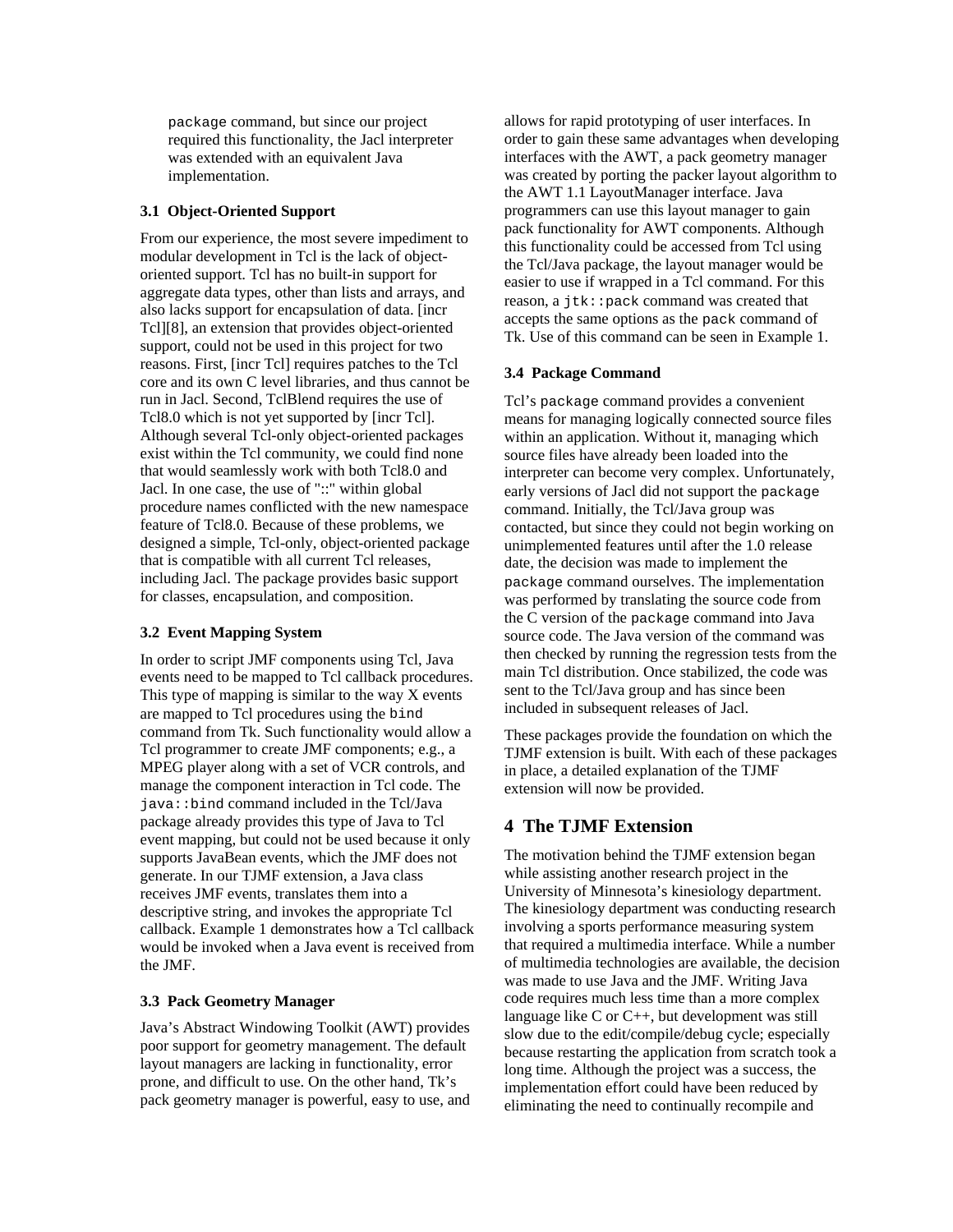restart the application. Having used multimedia scripting tools in the past, it was clear that application developers using the JMF would benefit from a scripting front-end. Thus, the idea of providing a Tcl scripting interface to the JMF was conceived.

#### **4.1 TJMF Usage**

The interface to our TJMF extension was designed with two goals in mind. First, Tcl programmers should be able to use the TJMF with minimal effort. Second, Java programmers already familiar with the JMF, but who desire a faster development cycle, could use the TJMF without learning a whole new multimedia toolkit. This should help convince Java programmers using the JMF to switch to Tcl and the TJMF. Example 1 demonstrates how a MPEG file would be displayed with the TJMF extension.

#### **Example 1**

#Add TJMF packages to this interpreter package require Media #Create a MPEG player set player \ [MediaPlayer .play file:/C:/mpegs/movie.mpg] #Create the event consumer object set con [Consumer .con]

#Subscribe to events produced by MPEG player \$con subscribe \$player

```
#Register an event handler
$con handler Media.PrefetchComplete \
 ready_callback
```

```
#Allocate Java Frame (toplevel in Tk)
set frame [java::new java.awt.Frame]
$frame setSize 300 300
```

```
#Callback for Media.PrefetchComplete event
proc ready_callback { player } {
  global frame
```
 #Get window that MPEG will be displayed in set child [\$player getVisual]

 #Pack MPEG video window in the Frame jtk::pack \$child -in \$frame -padx 10

```
 #Map the Frame object
 $frame show
```
}

 #Start playback of the MPEG video \$player start

#Start fetching MPEG data #Generates Media.PrefetchComplete when done \$player prefetch

#### **4.2 MediaPlayer Implementation**

The majority of the TJMF functionality is contained within the MediaPlayer class. The MediaPlayer class can be used to playback a number of different media types such as audio, video, and animation. This class is implemented with our object-oriented package and provides an API that programmers can use to manipulate the underlying media streams. The MediaPlayer class encapsulates three key components that work together to provide the functionality of the TJMF extension.

The first component is an instance of the JMF class javax.media.Player. An instance of this class is created by invoking the Java method javax.media.Manager.createPlayer() and passing in the URL argument supplied to the MediaPlayer constructor. The MediaPlayer constructor returns a command procedure used to access that particular instance. When this command is invoked, the MediaPlayer translates it into the corresponding method invocation on the javax.media.Player object.

The second component encapsulated by the MediaPlayer is a Java class called an EventTranslator. The EventTranslator class implements the javax.media.ControllerListener interface so that it is able to receive events generated by the JMF. The EventTranslator is responsible for receiving a JMF event, and then translating it into a Tcl string that represents the event. For example, if the JMF generates a javax.media.StopEvent then the EventTranslator object will output the string Media.Stop. This output string is then used by the third component to generate a Tcl event.

The third component of the MediaPlayer is an instance of the Producer class which was implemented in Tcl code with our object-oriented package. When the JMF generates an event, the MediaPlayer uses the output of the EventTranslator as the input to the Producer object. The Producer contains a table that uses the event string to lookup a list of Consumer objects registered for that particular event. Each consumer registered for the event will then invoke its own user-defined callback.

Together, these three components make up the MediaPlayer implementation and define the process by which JMF events trigger user-defined Tcl callbacks.

#### **4.3 Designing a Thread Safe Extension**

When implementing the TJMF extension, one issue that needed to be addressed was that the JMF creates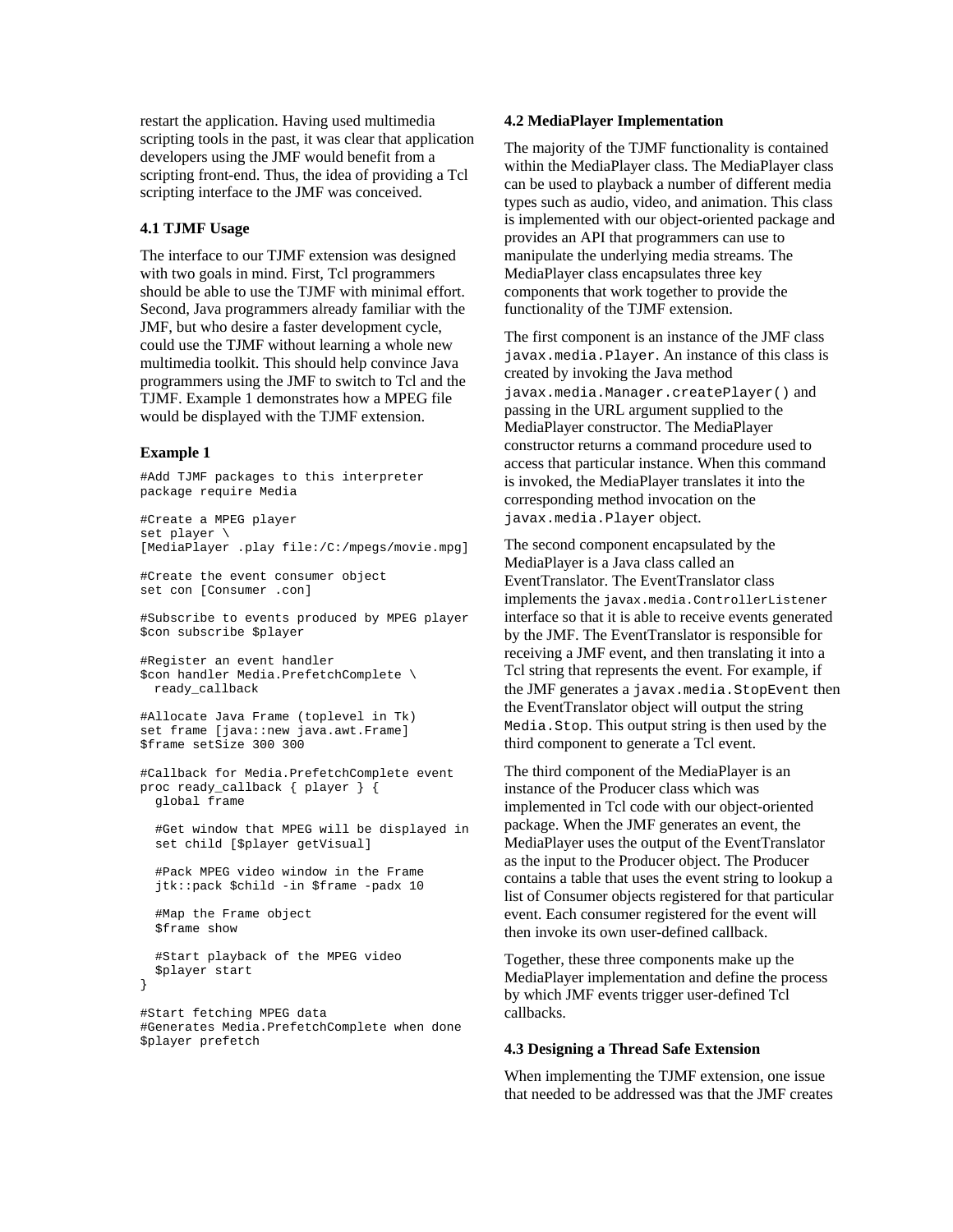an additional thread to fetch, decode, and display the specified media stream. This separate thread generates asynchronous state update events which are received by the EventTanslator of the MediaPlayer (see section 4.2). After the event is translated, a procedure will need to be evaluated within the Tcl interpreter. However, because the Tcl interpreter is executing in a different thread, calling interp.eval() from the JMF thread could corrupt the interpreter. The problem is that the interp.eval() method is not thread-safe. The only safe way to evaluate a Tcl command from a separate thread is to place that command into a thread-safe Tcl event queue. To do this, the synchronized method interp.getNotifier().queueEvent() should be invoked. This method uses the synchronization primitives provided by the JVM to ensure threadsafety within the Tcl event queue. The Tcl interpreter will then remove the event object from the queue and invoke its processEvent() method from the interpreter's main thread. Example 2 demonstrates how to safely evaluate a procedure from a separate thread.

#### **Example 2**

```
String cmd = "string length hello";
EventProcessor ep = new EventProcessor(cmd);
interp.getNotifier().queueEvent(ep,
TCL.QUEUE_TAIL);
```

```
class EventProcessor extends TclEvent {
  private String script;
 EventProcessor(String s) {script = si}
  public int processEvent(int flags) {
    try {
       interp.eval(script,flags);
     } catch (TclException e) {}
    return 1;
 }
}
```
#### **4.4 Adding Higher Level Synchronization Support**

Multimedia presentations are a common type of application that programmers may want to create using the TJMF extension. However, building these types of applications is not simple as several different approaches exist [2]. The Nsync toolkit [2] simplifies the creation of interactive multimedia presentations by providing a high-level, declarative interface. To increase the usability of the TJMF extension, we have produced a small compatibility layer so that the Nsync toolkit can be used on top of TJMF. By using the Nsync APIs, underlying details of the TJMF extension are hidden from the application programmer. We believe this adequately demonstrates the flexibility of the TJMF extension as scripts that were originally written for Nsync and

CMT can be used with TJMF without significant modification.

### **5 Lessons Learned**

In this section, we reflect on some of the issues faced during the development of the TJMF extension. While the Tcl/Java package has many useful features, it contains some problems that made development of the extension more difficult than it needed to be. The most serious problem in the Tcl/Java package is a design flaw that discards a Java object's type when reflected inside a Tcl interpreter. Java method invocation is also more difficult than is should be because the Java method resolver used in the Tcl/Java package is currently lacking needed functionality (see Section 5.2). In addition, problems exist when mapping some Tcl constructs to Java code and vice versa. These problem areas will be illustrated in the following subsections through a number of source code examples along with suggestions for improving the Tcl/Java package.

#### **5.1 Java Objects Have No Class**

Within the Tcl/Java package, all Java objects reflected in the Tcl interpreter lose their type information. Type information for Tcl objects is unimportant because "everything is a string"; however, this type information *is* important to the proper use of Java objects. Consider an example involving polymorphism. In Java, polymorphism is expressed through inheritance and allows a single object to be referenced as two distinct types (classes). In this situation, the type of the reference determines which methods can be invoked on the object. As shown in Example 3, the current Tcl/Java package discards the returned object's type by incorrectly casting it to the most derived type. By doing so, the user can now invoke methods that would ordinarily not be permitted.

#### **Example 3**

```
public class Hashtable2 extends
java.util.Hashtable
{
   public static java.util.Hashtable get() {
     return new Hashtable2();
 }
  public String foo() {
    return "CALLED";
   }
}
% set h [java::call Hashtable2 get]
% java::info class $h
Hashtable2
% $h foo
CALLED
```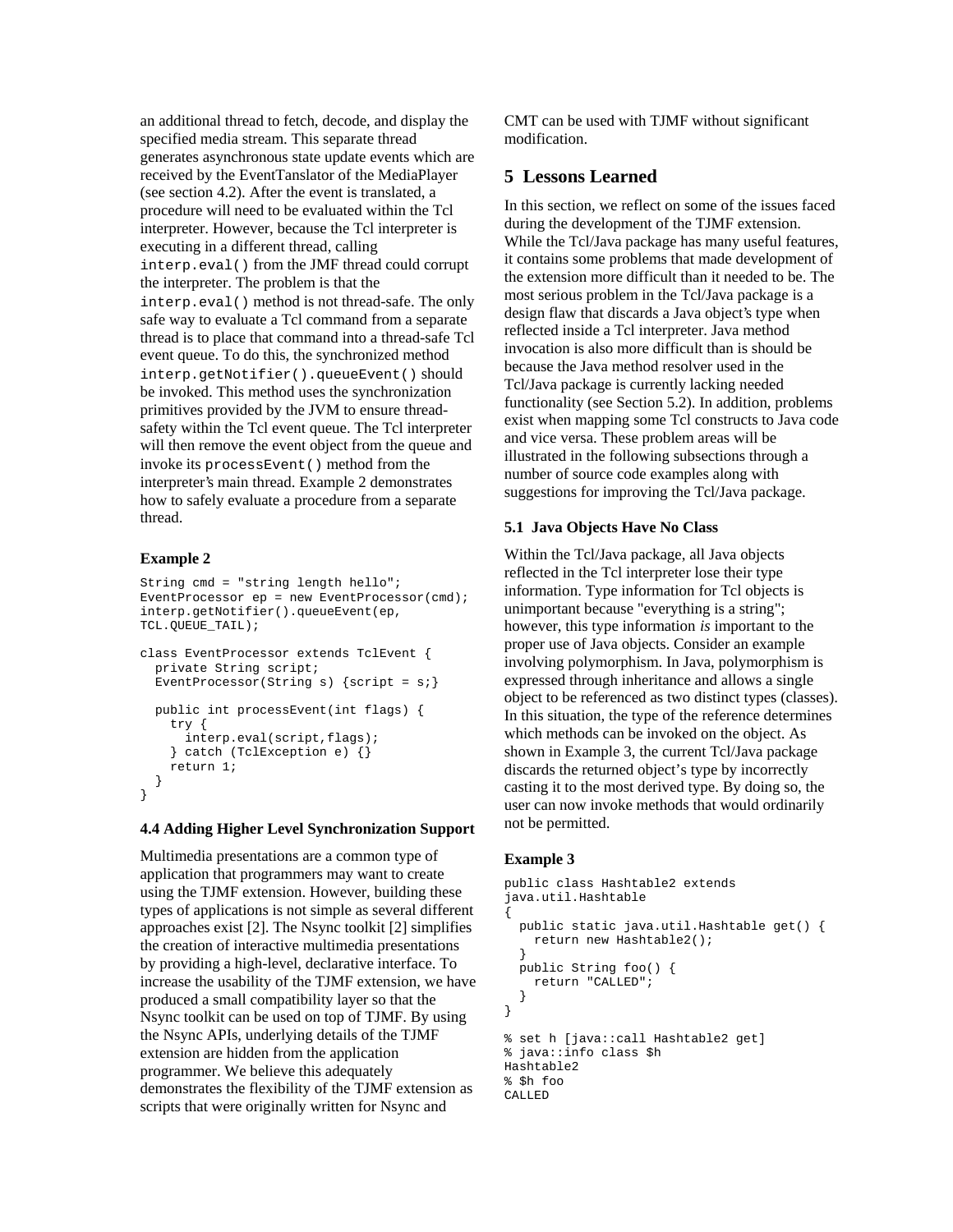This example demonstrates that the type information for the Java object is lost when it is reflected inside a Tcl interpreter. The type of the returned Java object should have been java.util.Hashtable, not Hashtable2. To fix this problem, the Tcl/Java reflection system must record the class (type) information for each Java object referenced. This modification would also allow the use of Java *interface* classes, which are currently inaccessible. To completely resolve this issue, a command to cast a Java object from one type to another would need to be included. We suggest adding a  $java::cast$ command as described in Example 4.

#### **Example 4**

```
#using Hashtable2 class from Example 3
% set h [java::call Hashtable2 get]
% java::info class $h
java.util.Hashtable
% $h foo
no such method "foo" in class java.util.
Hashtable
% set h2 [java::cast Hashtable2 $h]
% $h2 foo
CALLED
```
The behavior demonstrated in this example is consistent with common object-oriented principles.

#### **5.2 The Java Method Resolver**

In Java, *overloading* occurs when two or more methods have the same name but differ in the number and/or types of arguments. In order to distinguish among overloaded methods, a resolution algorithm must be applied to the argument types. Applying this algorithm is the responsibility of the Java method resolver.

When Tcl code makes a call to an overloaded Java method, the Java method resolver is invoked. In order to function properly, the Java method resolver must know the actual types of the arguments being passed. This information must be explicitly passed by the Tcl programmer using a special syntax. However, continually specifying method argument types quickly becomes tedious and error-prone. The Java method resolver is supposed to employ heuristics in order to disambiguate overloaded methods [6]. However, as demonstrated in Example 5, these heuristics are not employed.

#### **Example 5**

```
public class A {
   void foo(int i) {}
   void foo(String i) {}
}
% set obj [java::new A]
% $obj foo 1
ambiguous method signature "foo"
% $obj foo abcd
ambiguous method signature "foo"
```
The method resolver ignores Java object type information that could have been used to disambiguate the method signature. In fact, the reflection system already has this type information stored internally, it is simply ignored by the resolver. Example 6 demonstrates this problem.

#### **Example 6**

```
public class B {
  public void foo(java.util.Hashtable h) {}
  public void foo(java.util.Vector v) {}
}
% set hash [java::new java.util.Hashtable]
% set B [java::new B]
% $B foo $hash
ambiguous method signature "foo"
```
The only way to guarantee proper behavior by the resolver is to fully qualify each parameter of the Java method invocation. Using built-in Java objects, the Tcl programmer would have to specify object names like java.io.File or java.util.zip.ZipFile, which is annoying but still doable. If one starts working with classes that have longer names like com.sun.java.swing.plaf.ToggleButtonUI, the fully qualified syntax will quickly become tedious and error prone.

#### **5.3 Parameter Specification**

Within the Tcl/Java package, method invocations must be specified using the following format:

 ${method_name f1,f2,...,fn}$  al,a2,...,an where the f's represent the formal argument types and the a's represent the actual argument objects. The problem with this format is that every parameter type must be specified, regardless if that parameter type is required to resolve the method invocation. To alleviate this requirement, a more Java-like argument type specification could be used. Example 7 demonstrates an approach where only the parameter types needed to distinguish one method from another are supplied.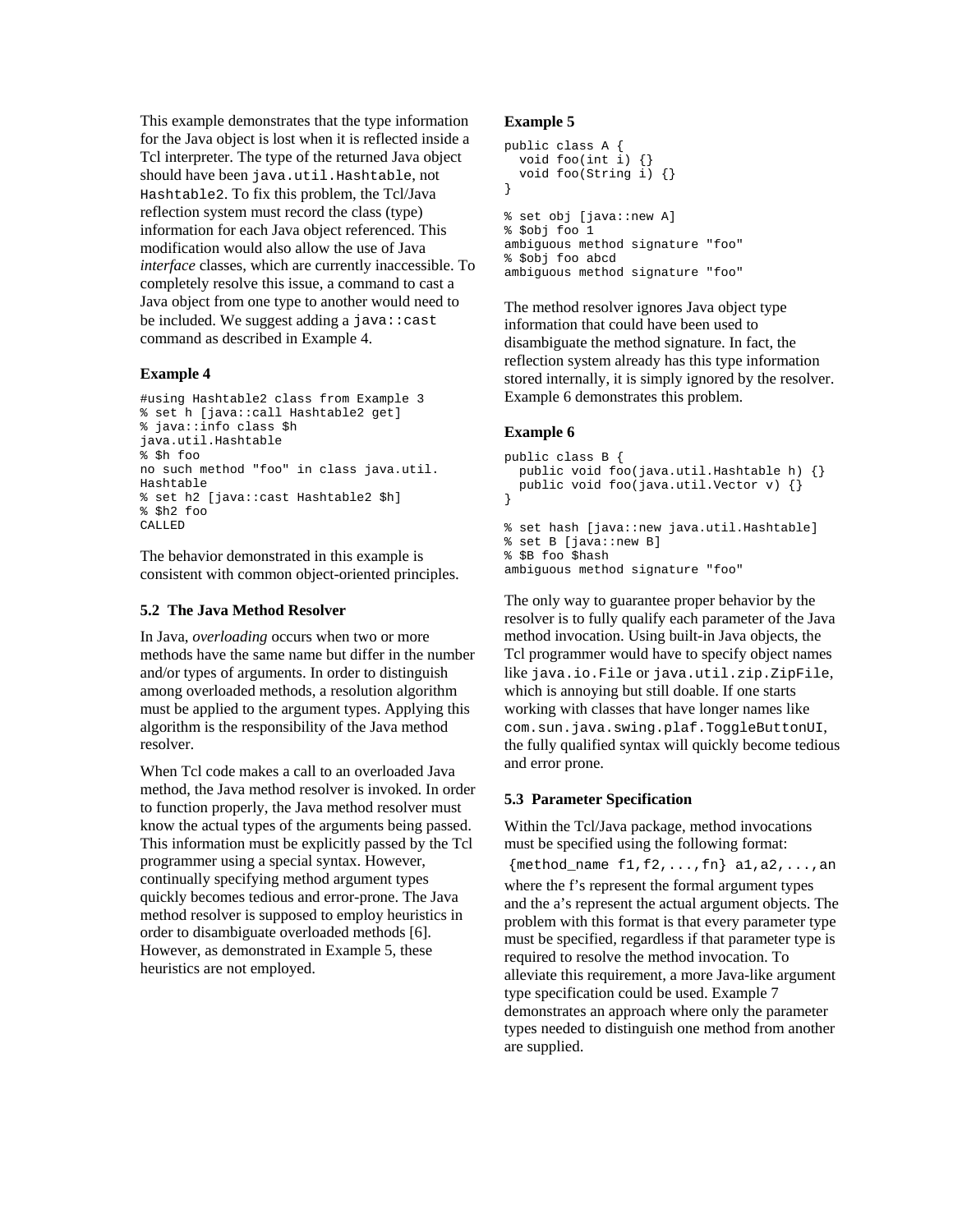```
Example 7
```

```
public class C {
  public void foo (
     java.util.Hashtable h,
     java.util.Vector v,
     java.io.File f) {}
  public void foo(
     java.util.Hashtable h,
     java.util.Stack s,
     java.io.File f) {}
}
#This example assumes that h is a Hashtable
#v is a Vector, and f is a File object
\text{Set } C \text{ [java::new } C \text{]} (a)
% $C {foo java.util.Hashtable (b)
    java.util.Vector java.io.File} $h $v $f
% $C foo $h (java.util.Vector) $v $f (c)
```
The second command above **(b)** shows the required method invocation format for the current Tcl/Java package. The third command above **(c)** shows the suggested notation in which only the necessary parameter types are specified.

## **5.4 Exceptional Problems**

Exception handling is a widely used mechanism for raising, catching, and handling unexpected run-time conditions. Both Tcl and Java support similar exception handling mechanisms; however, a serious distinction exists. In Java, unlike Tcl, more than one type of exception can be thrown, and subsequently caught based on its type. In Tcl, this is not possible. As a result, handling Java exceptions in Tcl code is more difficult than it would be in Java code. Example 8 demonstrates the problem.

## **Example 8**

```
public class D {
  public static void foo()
     throws NumberFormatException,
     java.io.IOException {
     //throw one of the exceptions
  }
}
```

```
//Handling the exceptions in Java code
public class E {
  public static void callfoo()
     throws NumberFormatException {
     try {
      D.foo();
     } catch (java.io.IOException e) {
       System.err.println(
         "Fatal : IoException");
       System.exit(-1);
     }
  }
}
```

```
#Handling the exceptions in Tcl code
if [catch {
   java::call D foo
} err] {
  if {[string match "*java.io.IOException*"
   $err]} {
     puts stderr "Fatal : IoException"
     exit -1
 }
   if {[string match
"*java.lang.NumberFormatException*" $err]} {
     global errorCode
     java::throw [lindex $errorCode 1]
  }
}
```
As shown in Example 8, Java exceptions are difficult to manage in Tcl code because Tcl inherently recognizes only a single type of exception. The situation becomes even more difficult when Tcl code needs to catch Tcl errors as well as Java exceptions. Every possible Java exception would need to be handled individually. Also the Tcl catch command does not provide a means to do local cleanup of resources without actually catching the exceptional condition. Java provides this functionality with the try-catch-finally construct. A java: : try command would address this problem, but a better long-term solution would be to replace the Tcl catch and error commands with similar commands that are able to manage multiple exception conditions.

## **5.5 Combining Tk And AWT**

At some point in the future, the Tcl/Java package must address the integration of the Java AWT and Tk. Currently, support for putting Tk windows inside Java windows, or vice versa, does not exist. This kind of support was described in [5], but has yet to be implemented.

## **5.6 Jacl**

During this project, we discovered several problems with Jacl. First, run-time performance is poor. Jacl does not have a compiler like its C counterpart, so each command must be re-evaluated for every invocation, and Java code is generally about 10 times slower than C code. Second, Jacl can not currently be run inside of web browsers. The reason is that Jacl requires Java Reflection support which is not yet properly implemented in web browsers. Also, Jacl defines its own class loader which violates the default security policy for applets. Finally, Jacl contains a number of unimplemented, or only partially implemented commands, such as socket, exec, and namespace.